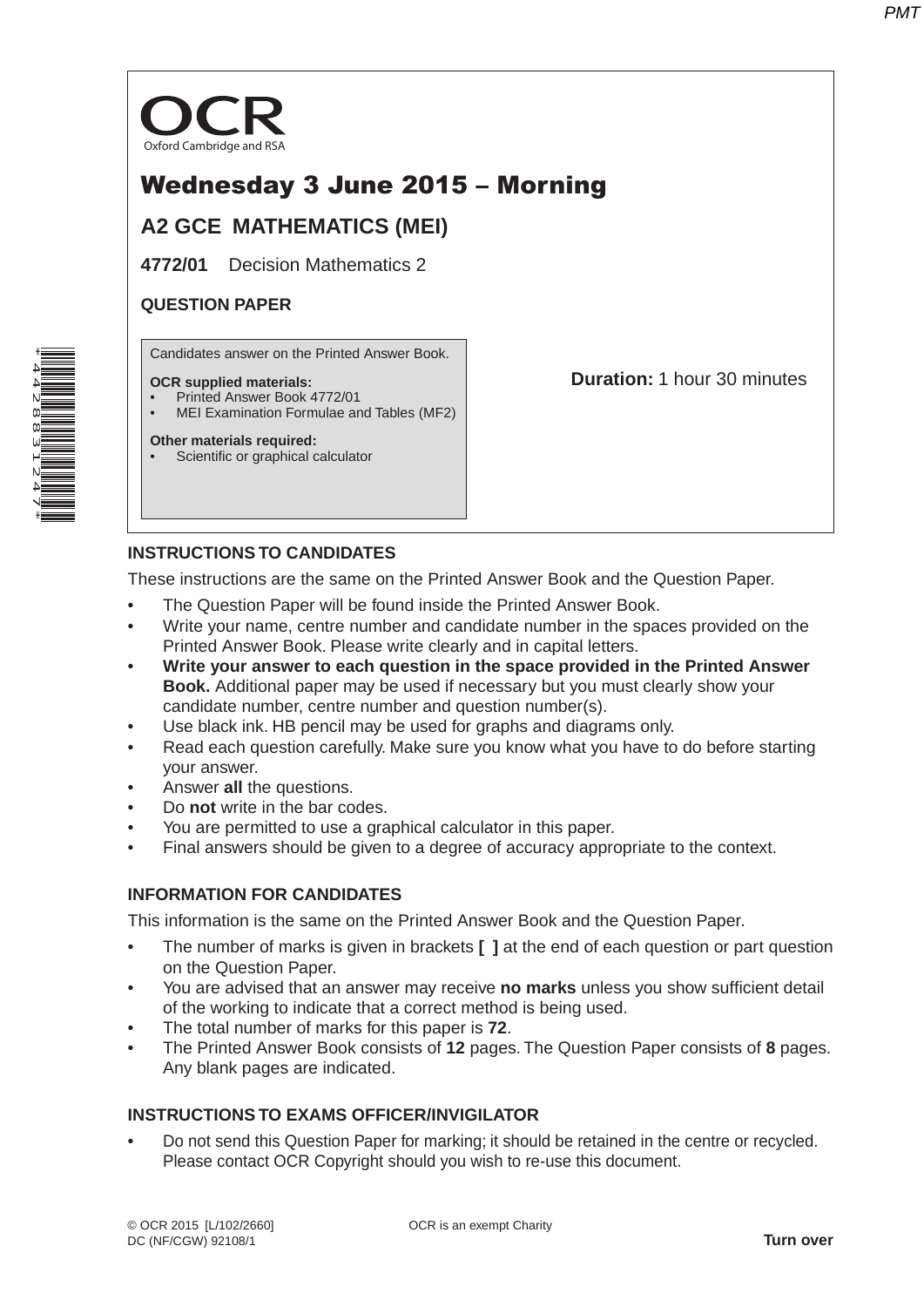**1**  A furniture manufacturer is planning a production run. He will be making wardrobes, drawer units and desks. All can be manufactured from the same wood.

He has available 200 m<sup>2</sup> of wood for the production run. Allowing for wastage, a wardrobe requires 5 m<sup>2</sup>, a drawer unit requires  $3 \text{ m}^2$ , and a desk requires  $2 \text{ m}^2$ .

He has 200 hours available for the production run. A wardrobe requires 4.5 hours, a drawer unit requires 5.2 hours, and a desk requires 3.8 hours.

The completed furniture will have to be stored at the factory for a short while before being shipped. The factory has 50 m<sup>3</sup> of storage space available. A wardrobe needs  $1 \text{ m}^3$ , a drawer unit needs  $0.75 \text{ m}^3$ , and a desk needs  $0.5 \text{ m}^3$ .

The manufacturer needs to know what he should produce to maximise his income. He sells the wardrobes at £80 each, the drawer units at £65 each and the desks at £50 each.

| (i) Formulate the manufacturer's problem as an LP.      | [6]              |
|---------------------------------------------------------|------------------|
| (ii) Use the Simplex algorithm to solve the LP problem. | [6]              |
| (iii) Interpret the results.                            | $\left 3\right $ |

(iv) An extra  $25 \text{ m}^2$  of wood is found and is to be used. The new optimal solution is to make 44 wardrobes, no drawer units and no desks. However, this leaves some of each resource (wood, hours and space) left over. Explain how this can be possible. **[1]**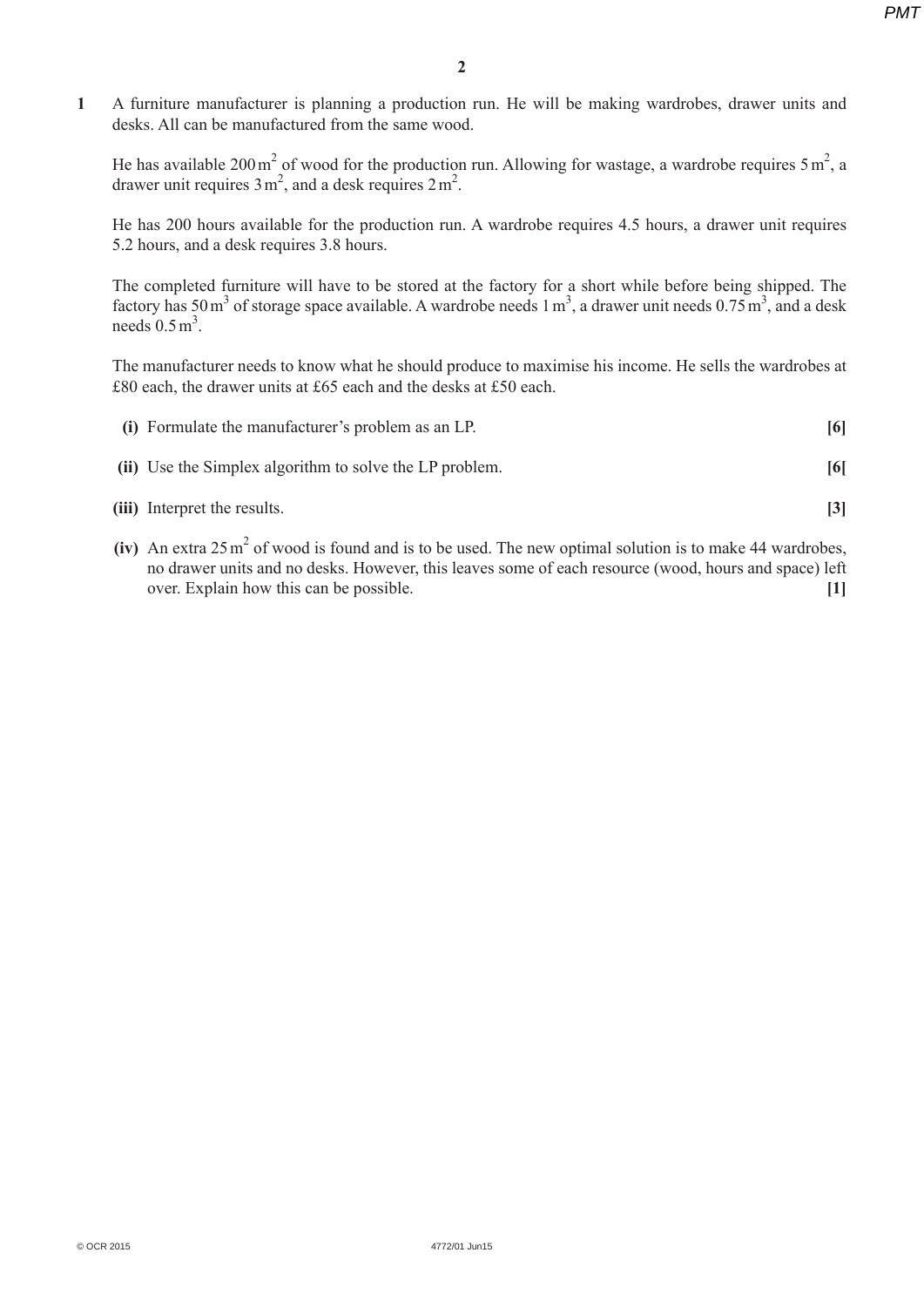**2** (i) Given that *x* and *y* are propositions, draw a 4-line truth table for  $x \Rightarrow y$ , allowing *x* and *y* to take all combinations of truth values.

If *x* is false and  $x \Rightarrow y$  is true, what can be deduced about the truth value of *y*? [2]

A story has it that, in a lecture on logic, the philosopher Bertrand Russell (1872–1970) mentioned that a false proposition implies any proposition.

A student challenged this, saying "In that case, given that  $1 = 0$ , prove that you are the Pope."

Russell immediately replied, "Add 1 to both sides of the equation: then we have  $2 = 1$ . The set containing just me and the Pope has 2 members. But  $2 = 1$ , so the set has only 1 member; therefore, I am the Pope."

Russell's string of statements is an example of a deductive sequence. Let *a* represent " $1 = 0$ ", *b* represent " $2 = 1$ ", *c* represent "Russell and the Pope are 2" and *d* represent "Russell and the Pope are 1". Then Russell's deductive sequence can be written as  $(a \wedge (a \Rightarrow b) \wedge c) \Rightarrow d$ .

- **(ii)** Assuming that *a* is false, *b* is false,  $a \Rightarrow b$  is true, *c* is true, and that *d* can take either truth value, draw a 2-line truth table for  $(a \wedge (a \Rightarrow b) \wedge c) \Rightarrow d$ . **[2]**
- **(iii)** What does the table tell you about *d* with respect to the false proposition *a*? [2]
- **(iv)** Explain why Russell introduced propositions *b* and *c* into his argument. **[1]**
- **(v)** Russell could correctly have started a deductive sequence:

 $a \wedge [a \Rightarrow ((0.5 = -0.5) \Rightarrow (0.25 = 0.25))].$ 

Had he have done so could he correctly have continued it to end at *d*?

*<u>Iustify your answer.* [2]</u>

**(vi)** Draw a combinatorial circuit to represent  $(a \land (a \Rightarrow b) \land c) \Rightarrow d$ . [7]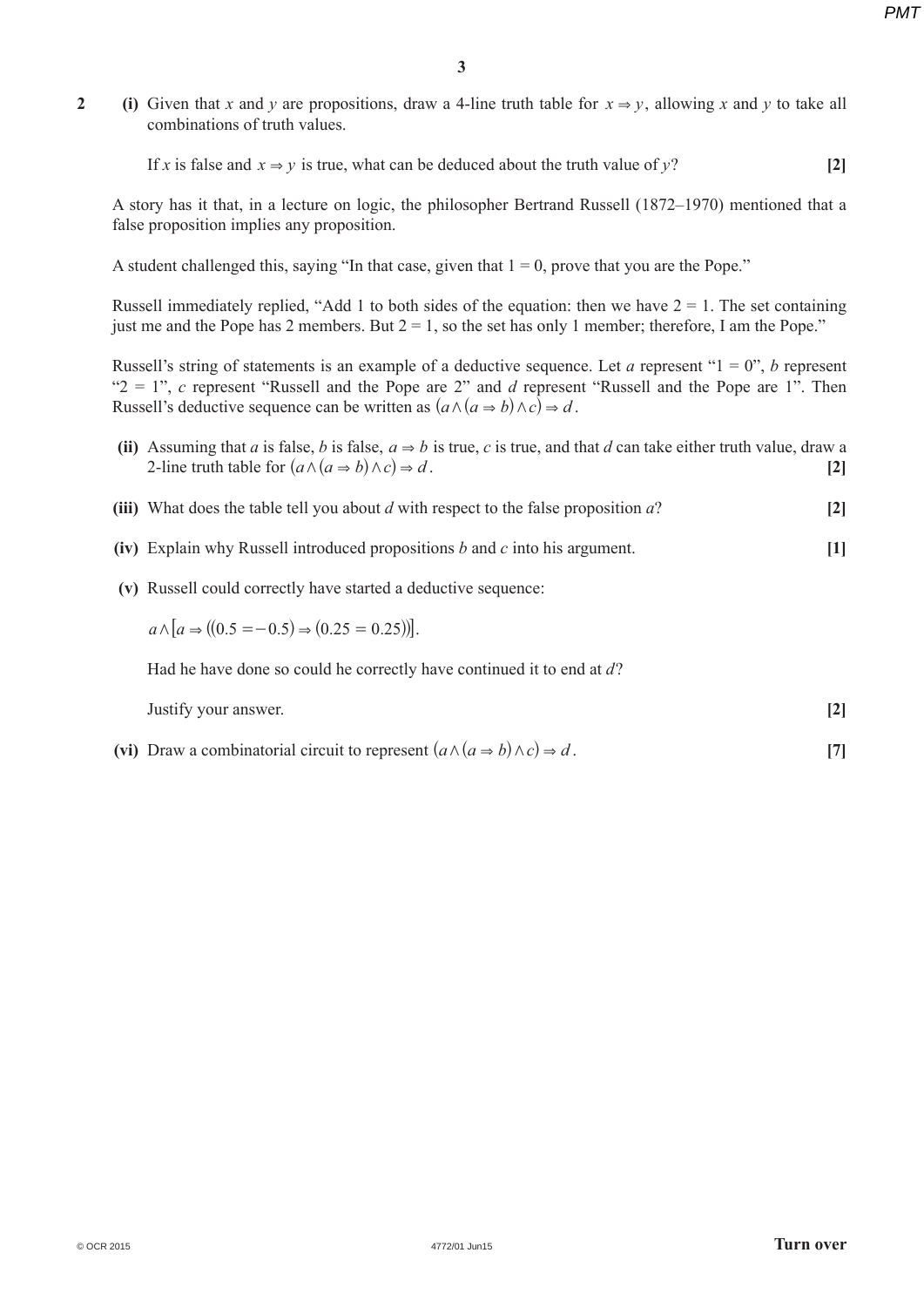**3**  Floyd's algorithm is applied to the incomplete network on 4 nodes drawn below. The weights on the arcs represent journey times.



The final matrices are shown below.

final time matrix final route matrix

|             |                         | $\overline{2}$ | $\overline{\phantom{a}}$                                         | $\overline{4}$  |              |          | $\overline{\mathbf{2}}$ | 3 <sup>7</sup> | $\overline{4}$ |
|-------------|-------------------------|----------------|------------------------------------------------------------------|-----------------|--------------|----------|-------------------------|----------------|----------------|
|             |                         | $6 \mid 5$     | $\begin{array}{ c c c c c } \hline 3 & 10 \\ \hline \end{array}$ |                 |              | $3 \mid$ | $3-1$                   | $\overline{3}$ | $\overline{3}$ |
| $2^{\circ}$ | $5\overline{)}$         | $\overline{4}$ | 2                                                                | $5\overline{)}$ | $2^{\circ}$  | $3-1$    | 3 <sup>1</sup>          | $\overline{3}$ | $\overline{4}$ |
| 3           | $\overline{\mathbf{3}}$ | 2              |                                                                  |                 | $\mathbf{3}$ |          | 2                       | $\overline{2}$ | $\overline{2}$ |
|             | 10                      | $1 - 5$        | 7   10                                                           |                 |              | 2        | 2                       | $\overline{2}$ | $\overline{2}$ |

| 1   | $2^{\circ}$    | $\overline{\mathbf{3}}$ |    |                | $\mathbf{1}$   | $\overline{2}$ | $\mathbf{3}$   |               |
|-----|----------------|-------------------------|----|----------------|----------------|----------------|----------------|---------------|
| 6   | 5 <sup>5</sup> | $\mathcal{R}$           | 10 | 1              | $\mathbf{3}$   | $\mathcal{E}$  | 3              | $\mathcal{R}$ |
| 5   |                | 2                       |    | $\overline{2}$ | $\mathfrak{Z}$ | $\overline{3}$ | $\overline{3}$ |               |
| 3   | 2              |                         |    | 3              |                | $\overline{2}$ | 2              |               |
| l O |                |                         | 10 |                | $\overline{2}$ | $\overline{2}$ | 2              |               |

- **(i)** Draw the complete network of shortest times. **[2]**
- **(ii)**  Explain how to use the final route matrix to find the quickest route from node **4** to node **1** in the original incomplete network. Give this quickest route. **[3]**

A new node, node **5**, is added to the original incomplete network. The new journey times are shown in the table.

|  | - |  |
|--|---|--|

- **(iii)** Draw the complete 5-node network of shortest times. (You are not required to use an algorithm to find the shortest times.) **[3]**
- **(iv)** Write down the final time matrix and the final route matrix for the complete 5-node network. (You do not need to apply Floyd's algorithm.) **[3]**
- **(v)** (*A*) Apply the nearest neighbour algorithm to the complete 5-node network of shortest times, starting at node **1**. Give the time for the cycle you produce. **[2]**
	- (*B*) Starting at node **3**, a possible cycle in the complete 5-node network of shortest times is **3 2 1 5 4 3**. Give the actual cycle to which this corresponds in the incomplete 5-node network of journey times. **[1]**
- **(vi)**  By deleting node **5** and its arcs from the complete 5-node network of shortest times, and then using Kruskal's algorithm, produce a lower bound for the solution to the associated practical travelling salesperson problem. Show clearly your use of Kruskal's algorithm. **[3]**
- **(vii)** In the incomplete 5-node network of journey times, find a quickest route starting at node 5 and using each of the 7 arcs at least once. Give the time of your route. **[3]**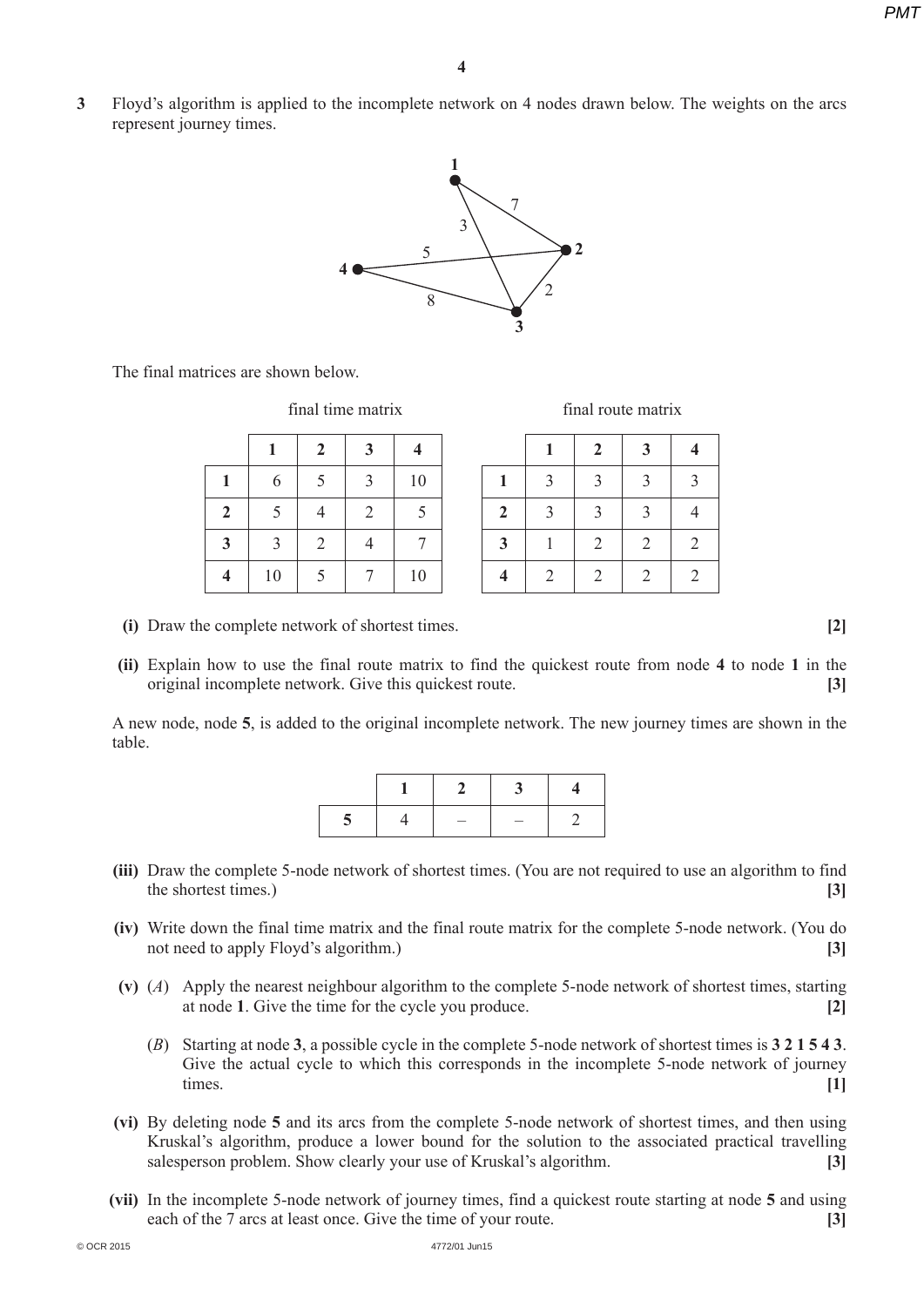- *PMT*
- **4**  Helen has a meeting to go to in London. She has to travel from her home in G on the south coast to KC in London. She can drive from G to the west to A to catch a train, or she can drive to the east to W to catch a train on a different line. From both A and W she can travel to mainline terminuses V or LB in London. She will then travel by tube either from V to KC, or from LB to KC.

The times for the various steps of her journey are shown in the tables. Both train services and tube services are subject to occasional delays, and these are modelled in the tables.

| Driving times | to A             | to W             |
|---------------|------------------|------------------|
| From G        | $20 \text{ min}$ | $15 \text{ min}$ |

| Train   | To V                          |                      |                  | To LB       |                      |                  |
|---------|-------------------------------|----------------------|------------------|-------------|----------------------|------------------|
| journey | normal time                   | probability of delay | delay            | normal time | probability of delay | delay            |
| From A  | $1 \text{ hr} 40 \text{ min}$ | 0.05                 | $10 \text{ min}$ | 1 hr 45 min | 0.05                 | $10 \text{ min}$ |
| From W  | $1 \text{ hr} 30 \text{ min}$ | 0.10                 | $20 \text{ min}$ | 1 hr 35 min | 0.10                 | $20 \text{ min}$ |

| Tube    | To KC           |                      |                 |  |  |
|---------|-----------------|----------------------|-----------------|--|--|
| journey | normal time     | probability of delay | delay           |  |  |
| From V  | $7 \text{ min}$ | 0.20                 | $2 \text{ min}$ |  |  |
| From LB | $9 \text{ min}$ | 0.10                 | $2 \text{ min}$ |  |  |

Helen wants to choose the route which will give the shortest expected journey time.

- **(i)** Draw a decision tree to model Helen's decisions and the possible outcomes. **[8]**
- **(ii)** Calculate Helen's shortest expected journey time and give the route which corresponds to that shortest expected journey time. **[8]**

As she gets into her car, Helen hears a travel bulletin on the radio warning of a broken escalator at V. This means that routes through V will take Helen 10 minutes longer.

**(iii)** Find the value of the radio information, explaining your calculation. **[3]** 

**(iv)** Why might the shortest expected journey time not be the best criterion for choosing a route for Helen? **[1]**

#### **END OF QUESTION PAPER**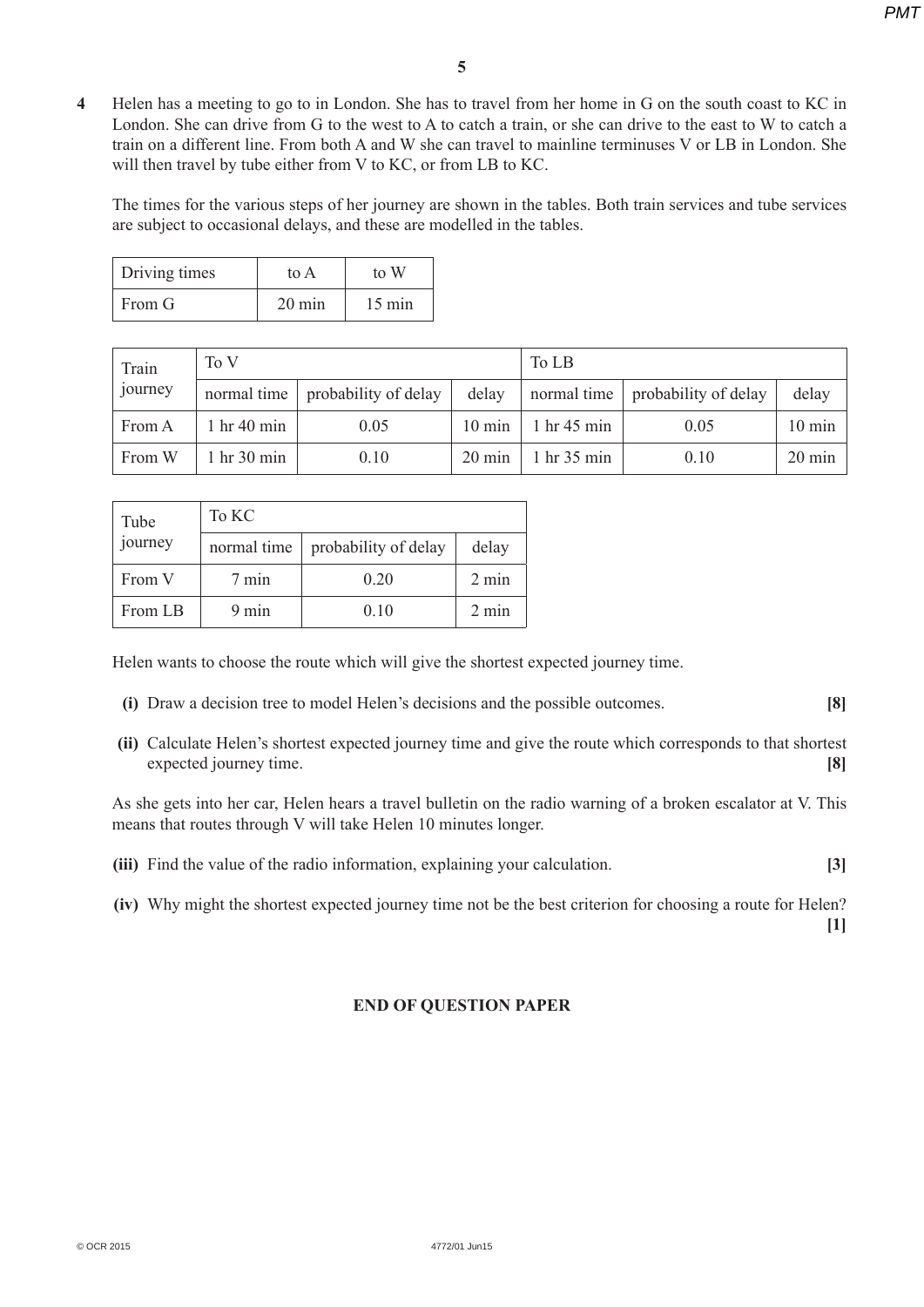### **BLANK PAGE**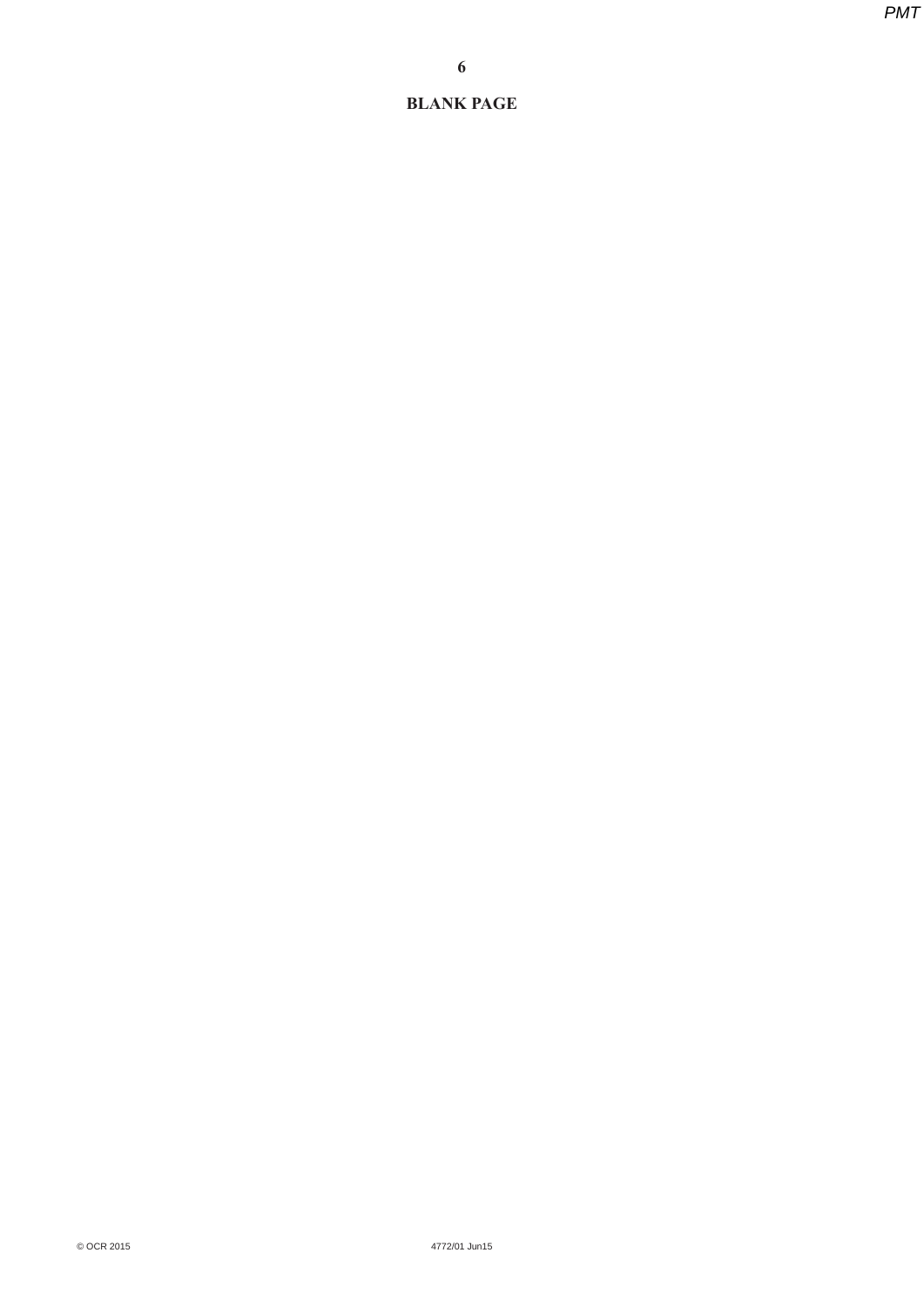#### **BLANK PAGE**